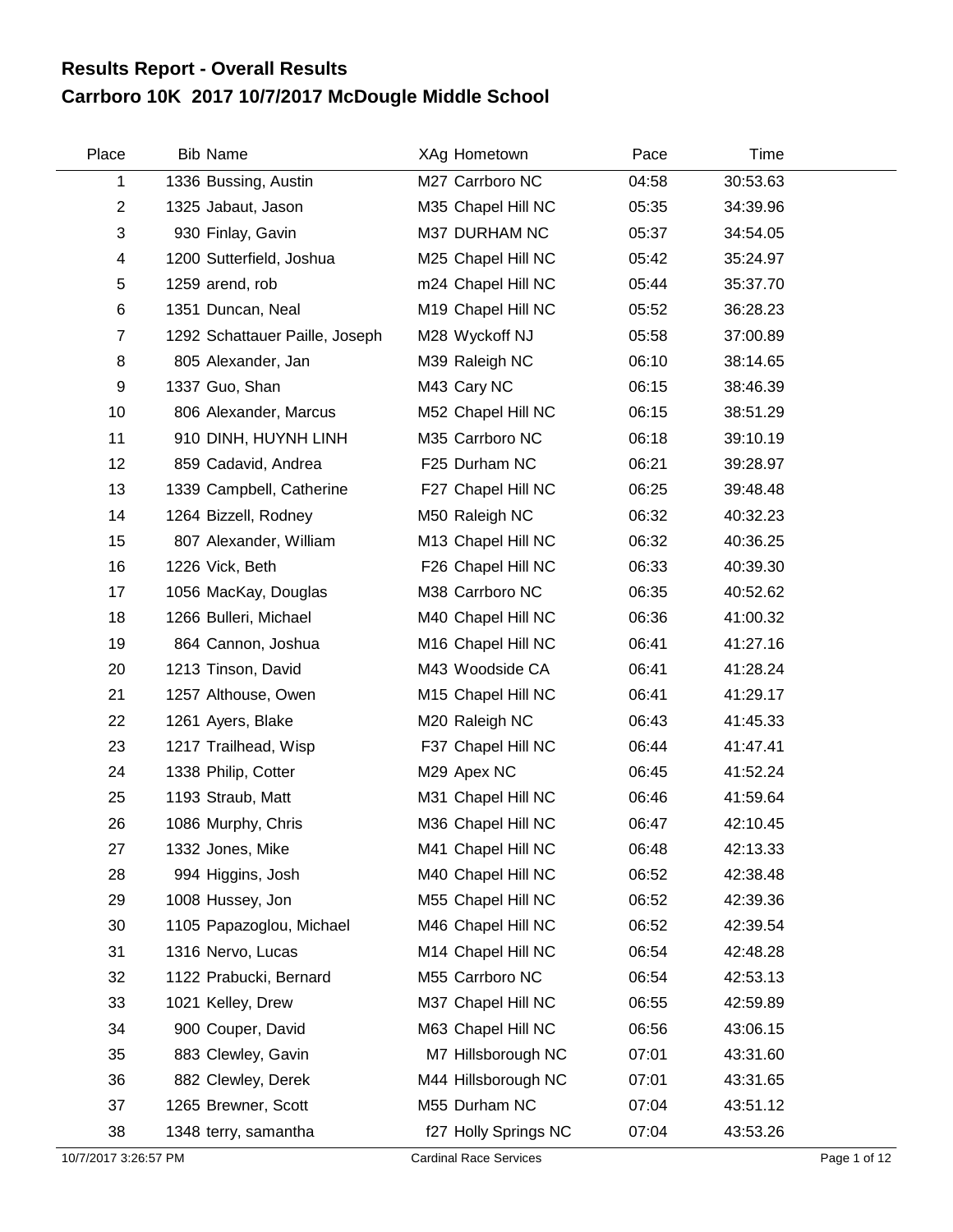| Place | <b>Bib Name</b>           | XAg Hometown        | Pace  | Time     |  |
|-------|---------------------------|---------------------|-------|----------|--|
| 39    | 1296 Sneddon, Tam         | M42 Carrboro NC     | 07:07 | 44:09.04 |  |
| 40    | 1355 Havice, Elizabeth    | F40 Carrboro NC     | 07:08 | 44:14.92 |  |
| 41    | 815 Ayers, Brandon        | M33 Carrboro NC     | 07:08 | 44:15.06 |  |
| 42    | 1347 Ivarsson, Sara       | F30 Chapel Hill NC  | 07:08 | 44:19.96 |  |
| 43    | 854 Bucy-Anderson, DeAnna | F17 Chapel Hill NC  | 07:13 | 44:46.70 |  |
| 44    | 1040 Lee, Sarah           | F <sub>29</sub>     | 07:14 | 44:57.06 |  |
| 45    | 1283 Merron, Jeff         | M55 Chapel Hill NC  | 07:15 | 44:59.52 |  |
| 46    | 1246 Will, Roch           | M61 Mebane NC       | 07:16 | 45:04.67 |  |
| 47    | 1310 bowman, natalie      | f40 Chapel Hill NC  | 07:20 | 45:31.42 |  |
| 48    | 1140 Riveros, Diego       | M41 Chapel Hill NC  | 07:20 | 45:32.34 |  |
| 49    | 1188 Stifler, Lisa        | F38 DURHAM NC       | 07:21 | 45:40.07 |  |
| 50    | 988 Henry, Thomas         | M40 Carrboro NC     | 07:21 | 45:40.28 |  |
| 51    | 1307 Berg, Christian      | M39 Chapel Hill NC  | 07:22 | 45:42.33 |  |
| 52    | 1313 Hegland, Don         | M45 Chapel Hill NC  | 07:22 | 45:43.51 |  |
| 53    | 1102 Opfer, Jeffrey       | M38 Chapel Hill NC  | 07:23 | 45:51.18 |  |
| 54    | 1277 Hoole, Brunson       | M51 Chapel Hill NC  | 07:25 | 46:02.62 |  |
| 55    | 1205 Thomas, Jody         | M46 Chapel Hill NC  | 07:25 | 46:04.26 |  |
| 56    | 1320 totten, brian        | m40 Durham NC       | 07:25 | 46:04.77 |  |
| 57    | 1072 McLane, Patrick      | M26 Raleigh NC      | 07:26 | 46:06.67 |  |
| 58    | 984 Hendee, Emilie        | F35 Chapel Hill NC  | 07:26 | 46:06.73 |  |
| 59    | 1272 Harada, Hisayoshi    | M47 Durham NC       | 07:26 | 46:12.73 |  |
| 60    | 1154 Ruff, Sarah          | F38 Chapel Hill NC  | 07:27 | 46:15.28 |  |
| 61    | 1326 Monaco, Julie        | F43 Chapel Hill NC  | 07:27 | 46:15.49 |  |
| 62    | 1091 Nedimyer, Matt       | M24 Chapel Hill NC  | 07:27 | 46:18.64 |  |
| 63    | 989 Hensel, Douglas       | M44 Durham NC       | 07:29 | 46:25.63 |  |
| 64    | 923 Evans, Elizabeth      | F37 Chapel Hill NC  | 07:30 | 46:36.78 |  |
| 65    | 1143 Rogers, Nora         | F40 Carrboro NC     | 07:31 | 46:38.84 |  |
| 66    | 1181 Stafford, Ryan       | M14 Apex NC         | 07:32 | 46:44.63 |  |
| 67    | 838 Biggers, Larissa      | F50 Chapel Hill NC  | 07:32 | 46:49.97 |  |
| 68    | 1305 Weber, Katie         | F47 Chapel Hill NC  | 07:33 | 46:50.93 |  |
| 69    | 1068 McGeary, Andrea      | F38 Durham NC       | 07:35 | 47:04.56 |  |
| 70    | 1133 Rees, John           | M58 Chapel Hill NC  | 07:35 | 47:05.37 |  |
| 71    | 1175 Singer, Amy          | F40 Hillsborough NC | 07:35 | 47:06.65 |  |
| 72    | 810 Antipov, Helen        | F50 Durham NC       | 07:35 | 47:07.07 |  |
| 73    | 962 Griffin, Kagan        | F24 Concord NC      | 07:37 | 47:15.63 |  |
| 74    | 1058 Malay, Brendan       | M37 Chapel Hill NC  | 07:39 | 47:28.48 |  |
| 75    | 1352 Holt, David          | M32 Carrboro NC     | 07:39 | 47:28.90 |  |
| 76    | 954 Gordon, Max           | M31 Durham NC       | 07:43 | 47:57.63 |  |
| 77    | 998 Hoerger, Tom          | M58 Chapel Hill NC  | 07:44 | 48:02.69 |  |
| 78    | 1273 harris, william      | m41 Pittsboro NC    | 07:45 | 48:05.60 |  |
| 79    | 1198 Summerlin-Long, Jeff | M42 Chapel Hill NC  | 07:45 | 48:09.33 |  |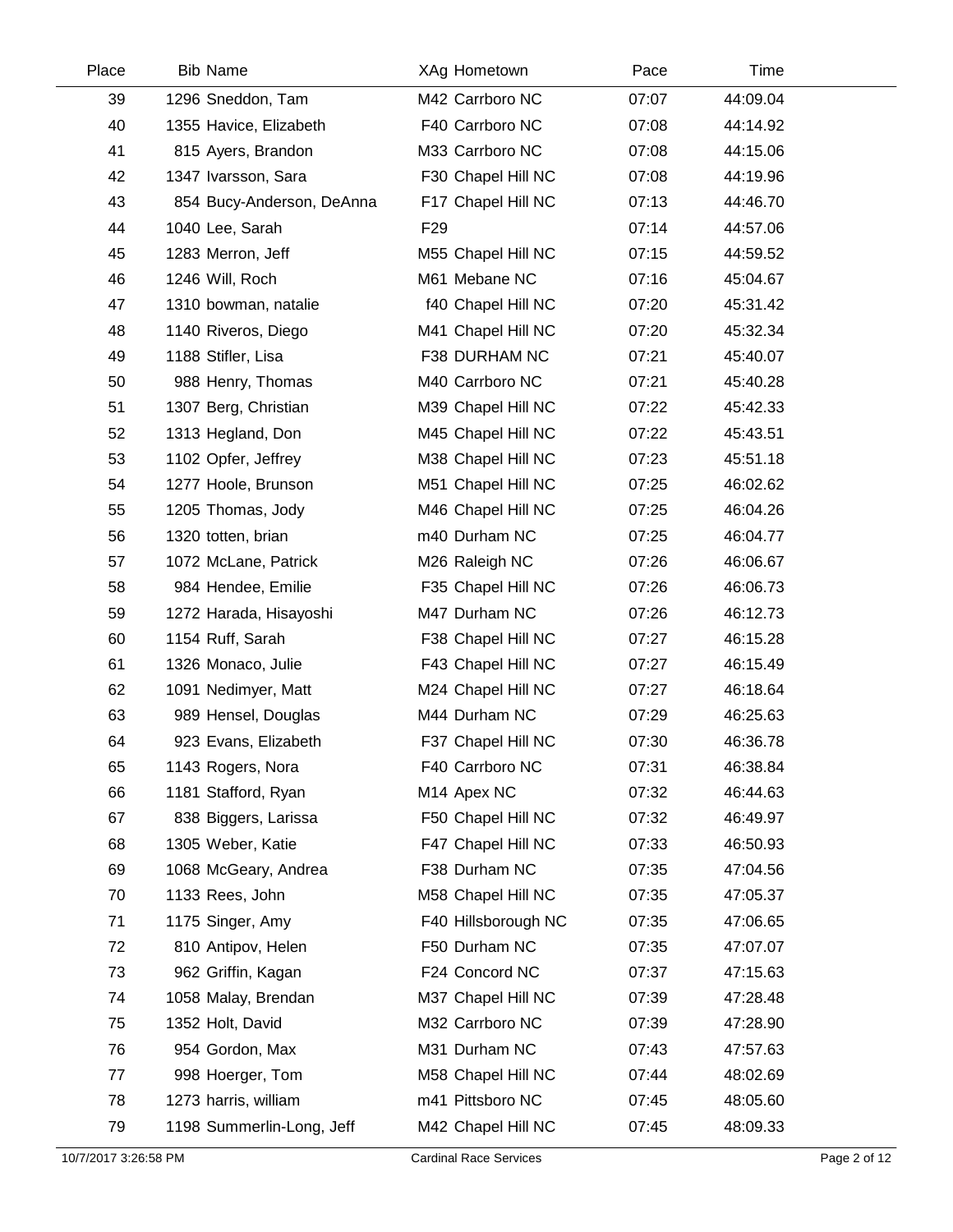| Place | <b>Bib Name</b>         | XAg Hometown         | Pace  | Time     |  |
|-------|-------------------------|----------------------|-------|----------|--|
| 80    | 1286 Rice, Gary         | M57 Mebane NC        | 07:46 | 48:10.87 |  |
| 81    | 942 Gardner, Joanne     | F62 Chapel Hill NC   | 07:47 | 48:17.76 |  |
| 82    | 1172 Shelton, Ken       | M61 Chapel Hill NC   | 07:47 | 48:20.12 |  |
| 83    | 1278 Karner, Brittany   | F35 Hillsborough NC  | 07:47 | 48:22.55 |  |
| 84    | 1165 Schmidt, Blaine    | m50 Chapel Hill NC   | 07:48 | 48:25.39 |  |
| 85    | 1066 Matti, Michael     | M59 Durham NC        | 07:48 | 48:28.05 |  |
| 86    | 1113 Peterson, Beast    | <b>M57 DURHAM NC</b> | 07:50 | 48:35.79 |  |
| 87    | 1082 Mitchell, Roger    | M67 Carrboro NC      | 07:52 | 48:48.47 |  |
| 88    | 902 Crockett, Jason     | M41 DURHAM NC        | 07:55 | 49:07.68 |  |
| 89    | 804 alekseev, oleg      | m32 Carrboro NC      | 07:55 | 49:09.51 |  |
| 90    | 951 GONWA, JOE          | M32 Durham NC        | 07:55 | 49:11.24 |  |
| 91    | 821 Barnes, Dwight      | M42 Cary NC          | 07:55 | 49:11.77 |  |
| 92    | 1262 Bailey, Phillip    | M64 Raleigh NC       | 07:56 | 49:14.68 |  |
| 93    | 1255 Zemon, Matt        | M45 Chapel Hill NC   | 07:57 | 49:24.87 |  |
| 94    | 939 Furzer, Oliver      | M28 Carrboro NC      | 07:59 | 49:32.42 |  |
| 95    | 861 Calderini, Adelqui  | M43 Durham NC        | 07:59 | 49:34.66 |  |
| 96    | 1054 Lutz, Alejandro    | M48 Durham NC        | 08:00 | 49:37.93 |  |
| 97    | 1027 Kopec, Doug        | M60 Carrboro NC      | 08:00 | 49:40.53 |  |
| 98    | 1015 Kast, Maximilian   | M37 Chapel Hill NC   | 08:00 | 49:40.65 |  |
| 99    | 983 Hemelt, Steve       | M35 Carrboro NC      | 08:01 | 49:48.13 |  |
| 100   | 1222 Van Sant, Laura    | F51 Chapel Hill NC   | 08:02 | 49:55.60 |  |
| 101   | 1206 Thomas, Sonia      | F51 Chapel Hill NC   | 08:03 | 49:58.50 |  |
| 102   | 1331 Miller, Dean       | M47 Hillsborough NC  | 08:03 | 49:58.64 |  |
| 103   | 853 Brown, Nicole       | F38 Chapel Hill NC   | 08:05 | 50:10.00 |  |
| 104   | 953 Gordek, Harper      | M40 Chapel Hill NC   | 08:06 | 50:18.06 |  |
| 105   | 891 Cook, Leah          | F50 Cedar Grove NC   | 08:08 | 50:29.71 |  |
| 106   | 884 Clossick, Tina      | F46 Chapel Hill NC   | 08:09 | 50:36.15 |  |
| 107   | 1153 Ruff, JW           | M41 Chapel Hill NC   | 08:10 | 50:45.91 |  |
| 108   | 1076 meunier, thomas    | m40 Carrboro NC      | 08:11 | 50:51.75 |  |
| 109   | 1151 Rossi, Emma        | F41 Chapel Hill NC   | 08:14 | 51:07.49 |  |
| 110   | 1116 Podkul, Tim        | M36 Chapel Hill NC   | 08:14 | 51:08.81 |  |
| 111   | 862 Campbell, Barbara   | F60 Carrboro NC      | 08:16 | 51:17.84 |  |
| 112   | 1037 Lebo, Dana         | F57 Chapel Hill NC   | 08:16 | 51:19.00 |  |
| 113   | 1302 tzioumis, emma     | f35 Carrboro NC      | 08:16 | 51:21.80 |  |
| 114   | 960 Granados, Nicholas  | M14 Carrboro NC      | 08:17 | 51:23.87 |  |
| 115   | 1308 Boggess, John      | M53 Chapel Hill NC   | 08:17 | 51:24.64 |  |
| 116   | 1329 Hoskinson, Brandon | M27 Chapel Hill NC   | 08:17 | 51:25.49 |  |
| 117   | 993 Hickerson, Emily    | F14 Chapel Hill NC   | 08:17 | 51:28.40 |  |
| 118   | 1007 Huppert, David     | M39 Carrboro NC      | 08:19 | 51:36.91 |  |
| 119   | 977 Hayes, Matthew      | M28 Carrboro NC      | 08:20 | 51:44.62 |  |
| 120   | 1107 Peach, Michael     | M39 Chapel Hill NC   | 08:20 | 51:44.97 |  |
|       |                         |                      |       |          |  |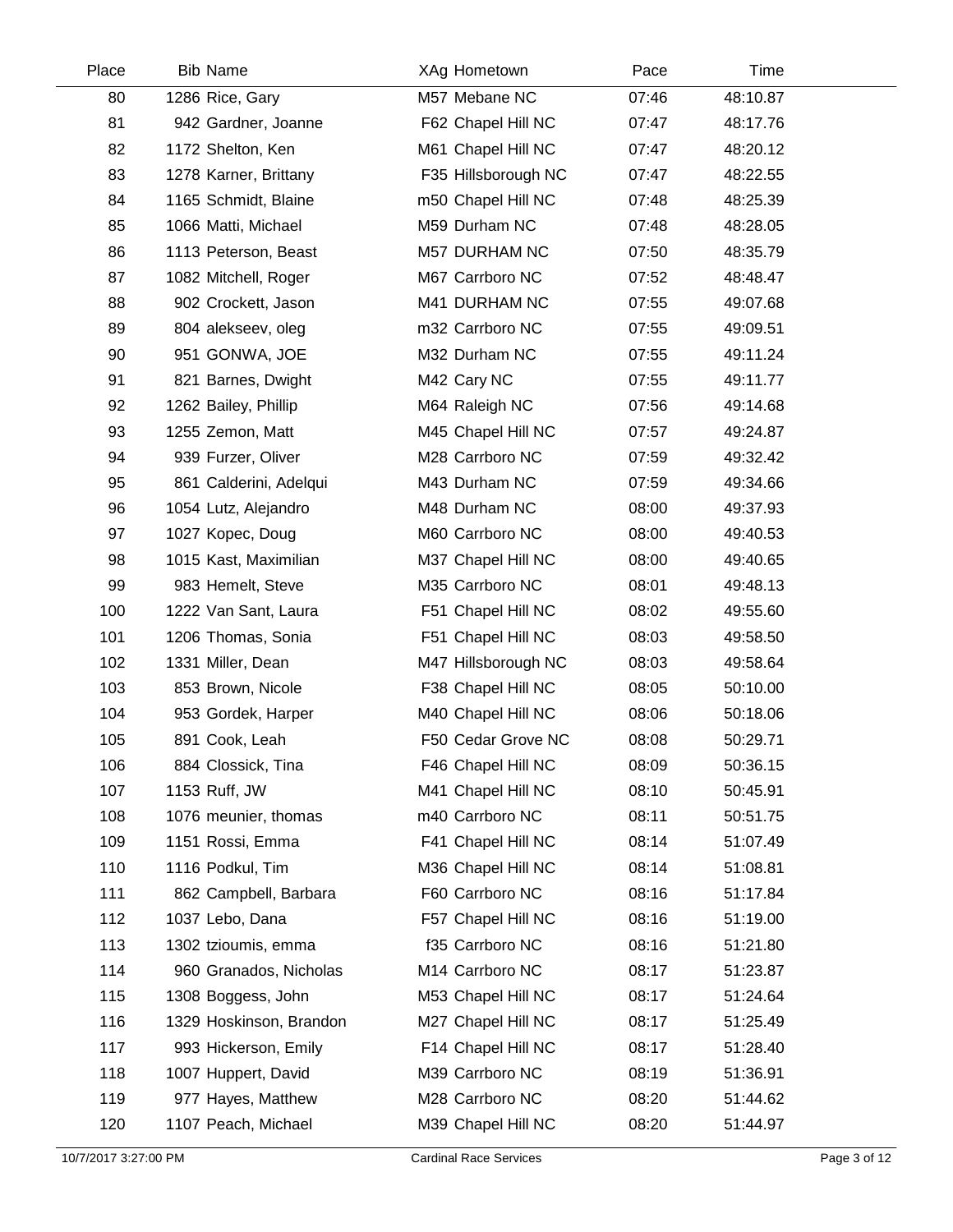| Place | <b>Bib Name</b>         | XAg Hometown       | Pace  | Time     |  |
|-------|-------------------------|--------------------|-------|----------|--|
| 121   | 1017 Kauftheil, Randy   | M59 Chapel Hill NC | 08:20 | 51:46.83 |  |
| 122   | 1189 Stolka, Kristen    | F37 Carrboro NC    | 08:21 | 51:49.48 |  |
| 123   | 1061 Martin, Kelly-Anne | F23 Chapel Hill NC | 08:23 | 52:01.04 |  |
| 124   | 973 Harrington, Philip  | M54 Pittsboro NC   | 08:23 | 52:02.75 |  |
| 125   | 991 Herrick, Jeffrey    | M44 Carrboro NC    | 08:24 | 52:11.40 |  |
| 126   | 1137 Rhoads, Donald     | M45 Durham NC      | 08:24 | 52:12.85 |  |
| 127   | 916 dye, aaron          | m44 Chapel Hill NC | 08:25 | 52:18.15 |  |
| 128   | 1224 Venlet, Jessica    | F29 Carrboro NC    | 08:26 | 52:21.72 |  |
| 129   | 832 Bedford, Lindsay    | F34 Chapel Hill NC | 08:26 | 52:22.39 |  |
| 130   | 1045 Lloyd, Aline       | F46 Chapel Hill NC | 08:26 | 52:24.56 |  |
| 131   | 931 Finnegan, Richard   | M41 Cary NC        | 08:28 | 52:33.27 |  |
| 132   | 969 Hadler, Wayne       | M63 Carrboro NC    | 08:28 | 52:36.18 |  |
| 133   | 1204 Thomas, Courtney   | M41 Chapel Hill NC | 08:28 | 52:37.56 |  |
| 134   | 828 Beatty, Brian       | M54 Carrboro NC    | 08:29 | 52:38.82 |  |
| 135   | 833 Bedno, Sheryl       | F50 Lumberton NC   | 08:29 | 52:43.76 |  |
| 136   | 1106 Patterson, Evan    | M50 Chapel Hill NC | 08:30 | 52:47.95 |  |
| 137   | 856 Burr, Matt          | M37 Carrboro NC    | 08:30 | 52:49.51 |  |
| 138   | 935 Flythe, Jenny       | F40 Chapel Hill NC | 08:31 | 52:53.33 |  |
| 139   | 959 Graham, Nicholas    | M45 Carrboro NC    | 08:31 | 52:53.50 |  |
| 140   | 964 Griffin, Thomas     | M72 Cary NC        | 08:31 | 52:53.62 |  |
| 141   | 834 Beesley, Glen       | M42 Chapel Hill NC | 08:32 | 52:57.25 |  |
| 142   | 1220 Tweedy, Jonathan   | M39 Greensboro NC  | 08:32 | 52:58.22 |  |
| 143   | 1354 Gravatt, Catherine | F43 Chapel Hill NC | 08:32 | 52:58.71 |  |
| 144   | 1300 Turner, Mark       | M49 Chapel Hill NC | 08:32 | 53:01.52 |  |
| 145   | 1245 wilkinson, michael | m57 Mebane NC      | 08:33 | 53:04.40 |  |
| 146   | 871 Carroll, Sarah      | F39 Carrboro NC    | 08:33 | 53:04.50 |  |
| 147   | 1322 Wilmoth, Gabriel   | M41 Chapel Hill NC | 08:34 | 53:09.70 |  |
| 148   | 1005 Hughey, Shawn      | M47 Chapel Hill NC | 08:35 | 53:15.78 |  |
| 149   | 825 bauer, tanja        | f34 Durham NC      | 08:35 | 53:16.72 |  |
| 150   | 1229 Wall, Meredith     | F14 Carrboro NC    | 08:35 | 53:17.57 |  |
| 151   | 1293 Schick, Morgan     | F22 Chapel Hill NC | 08:35 | 53:20.38 |  |
| 152   | 1269 Dwyer, Andrew      | M38 Chapel Hill NC | 08:36 | 53:22.37 |  |
| 153   | 1235 Weinberg, Richard  | M70 Durham NC      | 08:36 | 53:26.49 |  |
| 154   | 1003 Hooker, Matt       | M51 Apex NC        | 08:37 | 53:28.17 |  |
| 155   | 1167 Seifert, Clara     | F20 Wilmington NC  | 08:37 | 53:28.21 |  |
| 156   | 1238 West, Shelly       | F40 Chapel Hill NC | 08:37 | 53:33.29 |  |
| 157   | 956 Grabowski, Chuck    | M42 Chapel Hill NC | 08:38 | 53:36.10 |  |
| 158   | 1000 Holland, Holly     | F55 Chapel Hill NC | 08:38 | 53:38.82 |  |
| 159   | 1311 Clark, Ann         | F35 Chapel Hill NC | 08:39 | 53:42.04 |  |
| 160   | 1096 Northup, Krista    | F40 Chapel Hill NC | 08:39 | 53:42.20 |  |
| 161   | 1244 Wilkinson, Kari    | F56 Mebane NC      | 08:39 | 53:45.15 |  |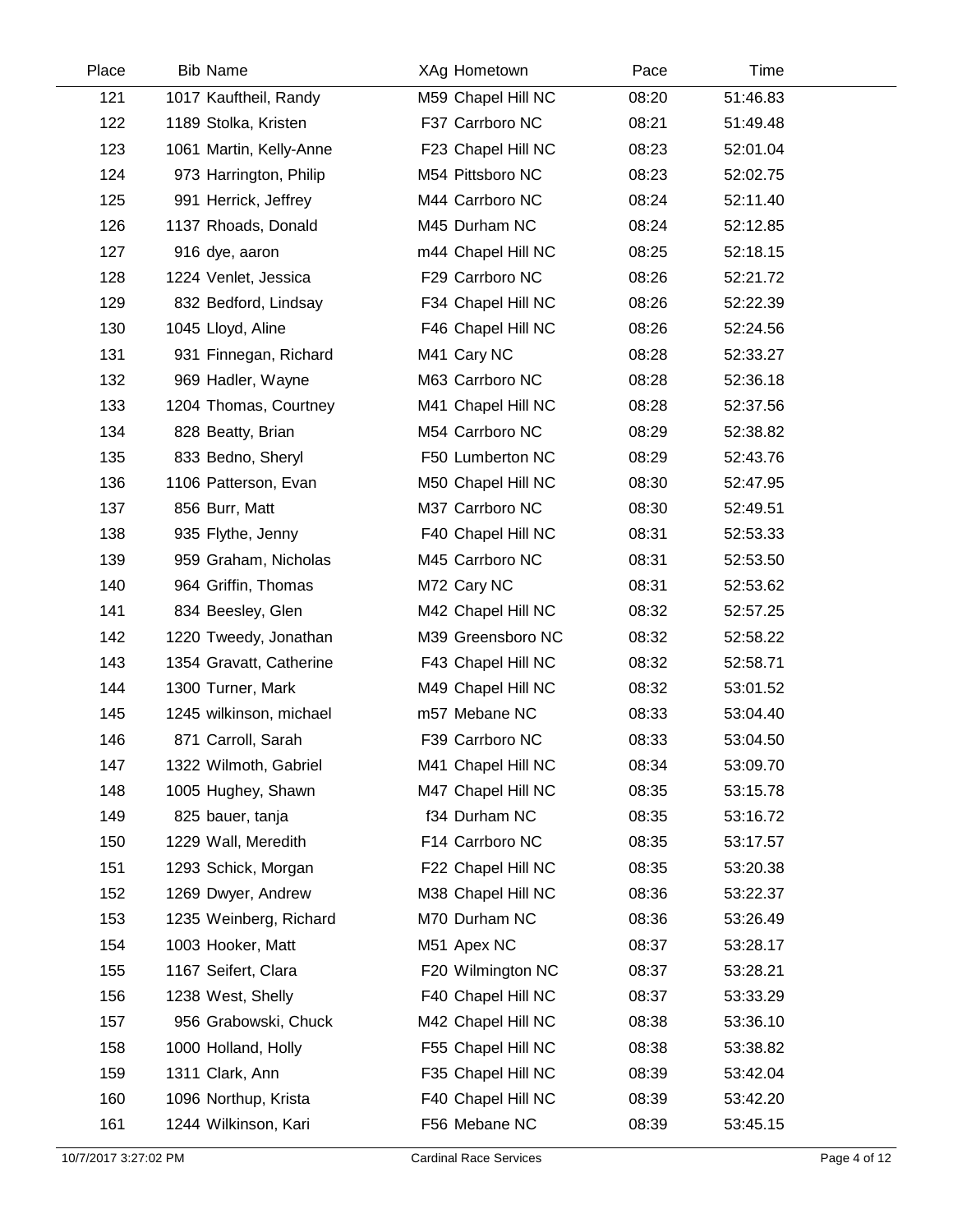| Place | <b>Bib Name</b>            | XAg Hometown        | Pace  | Time     |  |
|-------|----------------------------|---------------------|-------|----------|--|
| 162   | 1282 McNeilly, Kevin       | F65 Carrboro NC     | 08:40 | 53:47.32 |  |
| 163   | 1062 Martini, Jennifer     | F33 Carrboro NC     | 08:40 | 53:50.94 |  |
| 164   | 1166 Schmitz, William      | M45 Chapel Hill NC  | 08:40 | 53:51.30 |  |
| 165   | 1022 Kelly-Martin, Paula   | F49 Chapel Hill NC  | 08:41 | 53:57.22 |  |
| 166   | 958 Grabowski, William     | M13 Chapel Hill NC  | 08:42 | 54:02.64 |  |
| 167   | 899 Cotton, Michael        | M15 Chapel Hill NC  | 08:42 | 54:04.54 |  |
| 168   | 1330 Berrien, Kate         | F48 Hillsborough NC | 08:43 | 54:06.54 |  |
| 169   | 1159 Sauer, Ken            | M49                 | 08:44 | 54:14.75 |  |
| 170   | 830 Beckman, Willa         | F <sub>24</sub>     | 08:44 | 54:15.92 |  |
| 171   | 1071 McKenna, Katie        | F40 Chapel Hill NC  | 08:44 | 54:16.80 |  |
| 172   | 966 Gulati, Tesha          | F36 Chapel Hill NC  | 08:45 | 54:22.63 |  |
| 173   | 896 Cotton, Christine      | F52 Chapel Hill NC  | 08:46 | 54:25.53 |  |
| 174   | 1100 Olmedo, Jose          | M47 Carrboro NC     | 08:46 | 54:28.61 |  |
| 175   | 1289 Salisbury, Kathryn    | F45 GRAHAM NC       | 08:47 | 54:30.01 |  |
| 176   | 1280 Kinyamu, Harriet      | F52 Cary NC         | 08:47 | 54:34.87 |  |
| 177   | 1276 herndon, delaney      | f22 Durham NC       | 08:48 | 54:37.30 |  |
| 178   | 1248 Williams, Christianna | F53 Chapel Hill NC  | 08:48 | 54:38.65 |  |
| 179   | 925 Fanning, Alan          | M53 Carrboro NC     | 08:48 | 54:40.07 |  |
| 180   | 1171 Shaw, Erin            | F33 Chapel Hill NC  | 08:49 | 54:47.12 |  |
| 181   | 877 Chesser, Susan         | F54 Durham NC       | 08:50 | 54:49.54 |  |
| 182   | 1081 Min, Sherene          | F45 Chapel Hill NC  | 08:50 | 54:49.84 |  |
| 183   | 1303 Vimort, Jean-Baptiste | M24 Chapel Hill NC  | 08:51 | 54:54.97 |  |
| 184   | 1135 Renner, Tate          | F53 Pittsboro NC    | 08:52 | 55:04.16 |  |
| 185   | 922 Escaler, Margarita     | F45 Chapel Hill NC  | 08:53 | 55:07.35 |  |
| 186   | 911 Dixon, Bob             | M58 Chapel Hill NC  | 08:53 | 55:08.00 |  |
| 187   | 1290 Santillan, Sophia     | F38 DURHAM NC       | 08:53 | 55:10.44 |  |
| 188   | 1263 Barnes, Edward        | M44 Durham NC       | 08:53 | 55:12.03 |  |
| 189   | 888 Collis, Stewart        | M49 Carrboro NC     | 08:54 | 55:19.03 |  |
| 190   | 963 Griffin, Shauna        | F40 Chapel Hill NC  | 08:55 | 55:23.61 |  |
| 191   | 1025 Kohler, Rebecca       | F52 Carrboro NC     | 08:56 | 55:25.60 |  |
| 192   | 872 Carter, J.P.           | M35 Hillsborough NC | 08:56 | 55:26.33 |  |
| 193   | 826 Baumgartner, Peter     | M28 Raleigh NC      | 08:56 | 55:27.17 |  |
| 194   | 1321 vaught, michael       | M60 Chapel Hill NC  | 08:56 | 55:29.76 |  |
| 195   | 831 Bedford, James         | M32 Chapel Hill NC  | 08:57 | 55:32.08 |  |
| 196   | 1157 Saker, Korinn         | F59 Raleigh NC      | 08:58 | 55:39.44 |  |
| 197   | 1074 Zemon, Melissa        | F46 Bethesda MD     | 08:59 | 55:47.87 |  |
| 198   | 1236 Werden, Andrew        | M51 Chapel Hill NC  | 09:01 | 56:01.02 |  |
| 199   | 1285 Pascal, Laura         | F25 Chapel Hill NC  | 09:02 | 56:03.01 |  |
| 200   | 1085 Mullis, Randy         | M57 Carrboro NC     | 09:04 | 56:15.91 |  |
| 201   | 1253 Yova, Frederique      | F44 Chapel Hill NC  | 09:04 | 56:20.19 |  |
| 202   | 1239 WHALEN, krista        | F27 Durham NC       | 09:05 | 56:21.46 |  |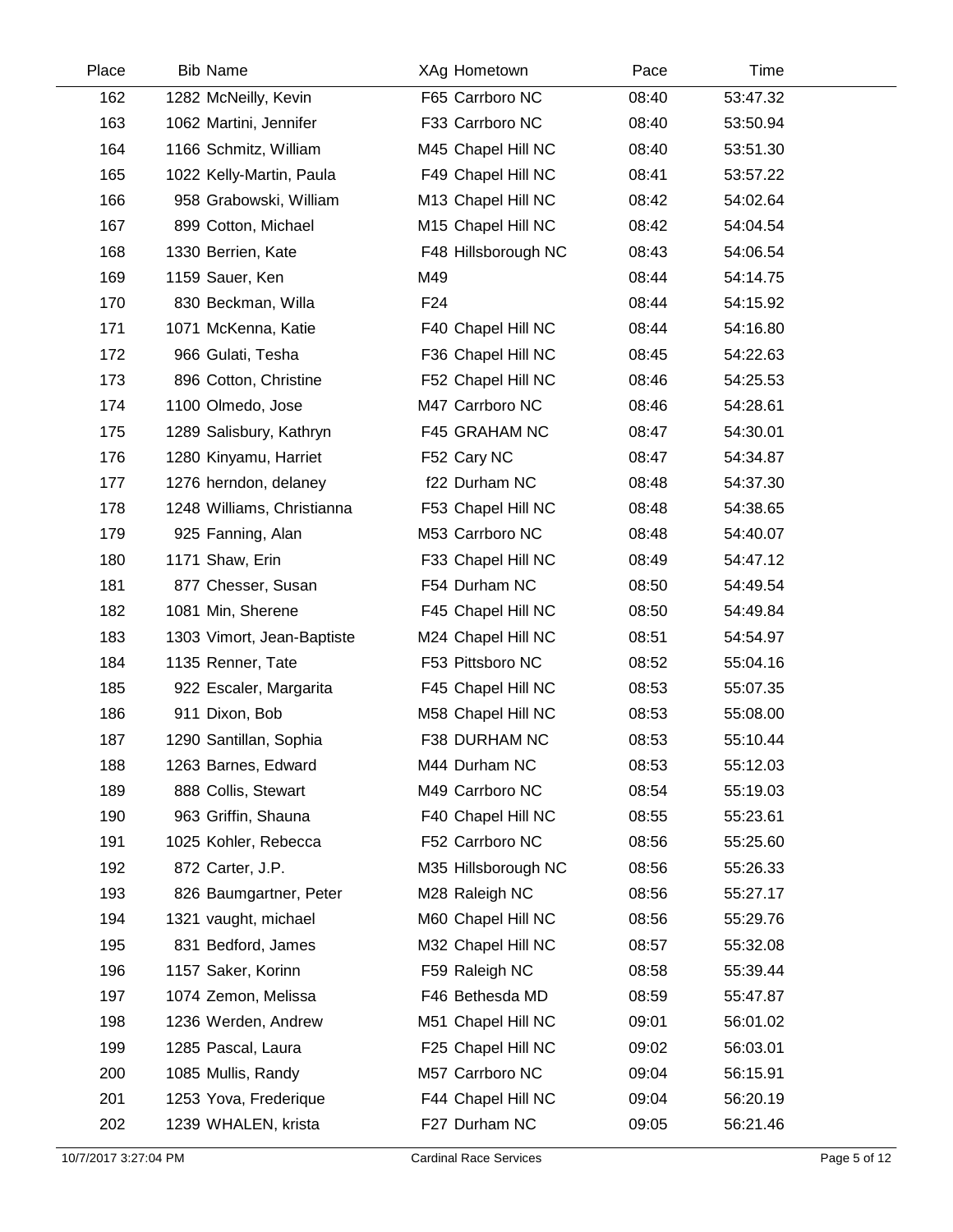| Place | <b>Bib Name</b>              | XAg Hometown          | Pace  | Time     |  |
|-------|------------------------------|-----------------------|-------|----------|--|
| 203   | 1328 Shank, James            | M57 Chapel Hill NC    | 09:05 | 56:21.52 |  |
| 204   | 938 Friedrich, Chris         | M45 Carrboro NC       | 09:05 | 56:24.03 |  |
| 205   | 1340 mandeville-long, anne   | f58 Chapel Hill NC    | 09:05 | 56:27.03 |  |
| 206   | 881 Clewley, Andrea          | F40 Hillsborough NC   | 09:06 | 56:30.94 |  |
| 207   | 1270 Gutierrez-Arnold, Lucas | M13 Chapel Hill NC    | 09:07 | 56:34.30 |  |
| 208   | 1149 Ross, derek             | M64 Durham NC         | 09:07 | 56:35.83 |  |
| 209   | 1150 Ross, Morven            | F29 Chapel Hill NC    | 09:07 | 56:36.34 |  |
| 210   | 1268 cohen, jeff             | M52 Chapel Hill NC    | 09:07 | 56:39.35 |  |
| 211   | 1156 Sabater, Simone         | F42 Chapel Hill NC    | 09:08 | 56:40.25 |  |
| 212   | 875 Cavanaugh, Mark          | m44 Chapel Hill NC    | 09:08 | 56:42.31 |  |
| 213   | 1064 Matthews, David         | M41 Carrboro NC       | 09:09 | 56:46.87 |  |
| 214   | 1155 Ruyle, Erin             | F39 DURHAM NC         | 09:09 | 56:51.68 |  |
| 215   | 980 Hede, Karyn              | F53 Chapel Hill NC    | 09:10 | 56:57.72 |  |
| 216   | 903 Cross, Alexander         | M36 Chapel Hill NC    | 09:11 | 56:58.82 |  |
| 217   | 1237 Wessell, Laura          | F49 Hillsborough NC   | 09:11 | 57:00.52 |  |
| 218   | 1299 Swingler, Margaret      | F38 Chapel Hill NC    | 09:11 | 57:02.04 |  |
| 219   | 1160 Saunders, Angela        | F51 Southern Pines NC | 09:11 | 57:02.73 |  |
| 220   | 904 Cross, Allyson           | F37 Chapel Hill NC    | 09:11 | 57:03.29 |  |
| 221   | 829 Beaver, Melinda          | F37 Durham NC         | 09:11 | 57:04.10 |  |
| 222   | 1114 Pizzagalli, Mia         | F50 Chapel Hill NC    | 09:13 | 57:12.99 |  |
| 223   | 822 Barnes, Eileen           | F35 Durham NC         | 09:14 | 57:20.43 |  |
| 224   | 1343 Joseph, Sarah           | F40 Chapel Hill NC    | 09:15 | 57:24.14 |  |
| 225   | 947 Glass-Steel, Christine   | F43 Chapel Hill NC    | 09:16 | 57:31.25 |  |
| 226   | 878 Chesser, William         | M54 Durham NC         | 09:16 | 57:35.16 |  |
| 227   | 1333 Hoffman, Andrew         | M40 Virginia Beach VA | 09:17 | 57:37.08 |  |
| 228   | 914 Dry, Jenni               | F40 Morrisville NC    | 09:17 | 57:39.33 |  |
| 229   | 860 Calabrese, Emma          | F29 Carrboro NC       | 09:18 | 57:42.93 |  |
| 230   | 1033 Lam, Yik                | M37 Carrboro NC       | 09:18 | 57:43.44 |  |
| 231   | 909 Dempsey, Jillian         | F34 Chapel Hill NC    | 09:18 | 57:44.68 |  |
| 232   | 1077 Meyer, Jaye             | F56 Chapel Hill NC    | 09:19 | 57:50.28 |  |
| 233   | 1202 Taylor, Ken             | M54 Chapel Hill NC    | 09:23 | 58:15.12 |  |
| 234   | 1256 Zuiker, Anton           | M47 Chapel Hill NC    | 09:23 | 58:16.65 |  |
| 235   | 1063 Marvin, Christina       | F26 Durham NC         | 09:23 | 58:19.05 |  |
| 236   | 1228 Wahlstrom, Torey        | F49 Chapel Hill NC    | 09:25 | 58:28.09 |  |
| 237   | 970 Handly, Erin             | F36 Durham NC         | 09:25 | 58:28.24 |  |
| 238   | 874 Carter Taub, Mary        | F47 Chapel Hill NC    | 09:25 | 58:30.48 |  |
| 239   | 1059 Manturuk, Elizabeth     | F17 Chapel Hill NC    | 09:26 | 58:35.63 |  |
| 240   | 1060 Manturuk, Kim           | F45 Chapel Hill NC    | 09:27 | 58:39.50 |  |
| 241   | 1041 Libby, Taylor           | F35 Carrboro NC       | 09:27 | 58:44.06 |  |
| 242   | 841 Blue, Christopher        | M49 Chapel Hill NC    | 09:29 | 58:54.42 |  |
| 243   | 1345 Mouw, Sheri             | F49 Chapel Hill NC    | 09:30 | 59:02.48 |  |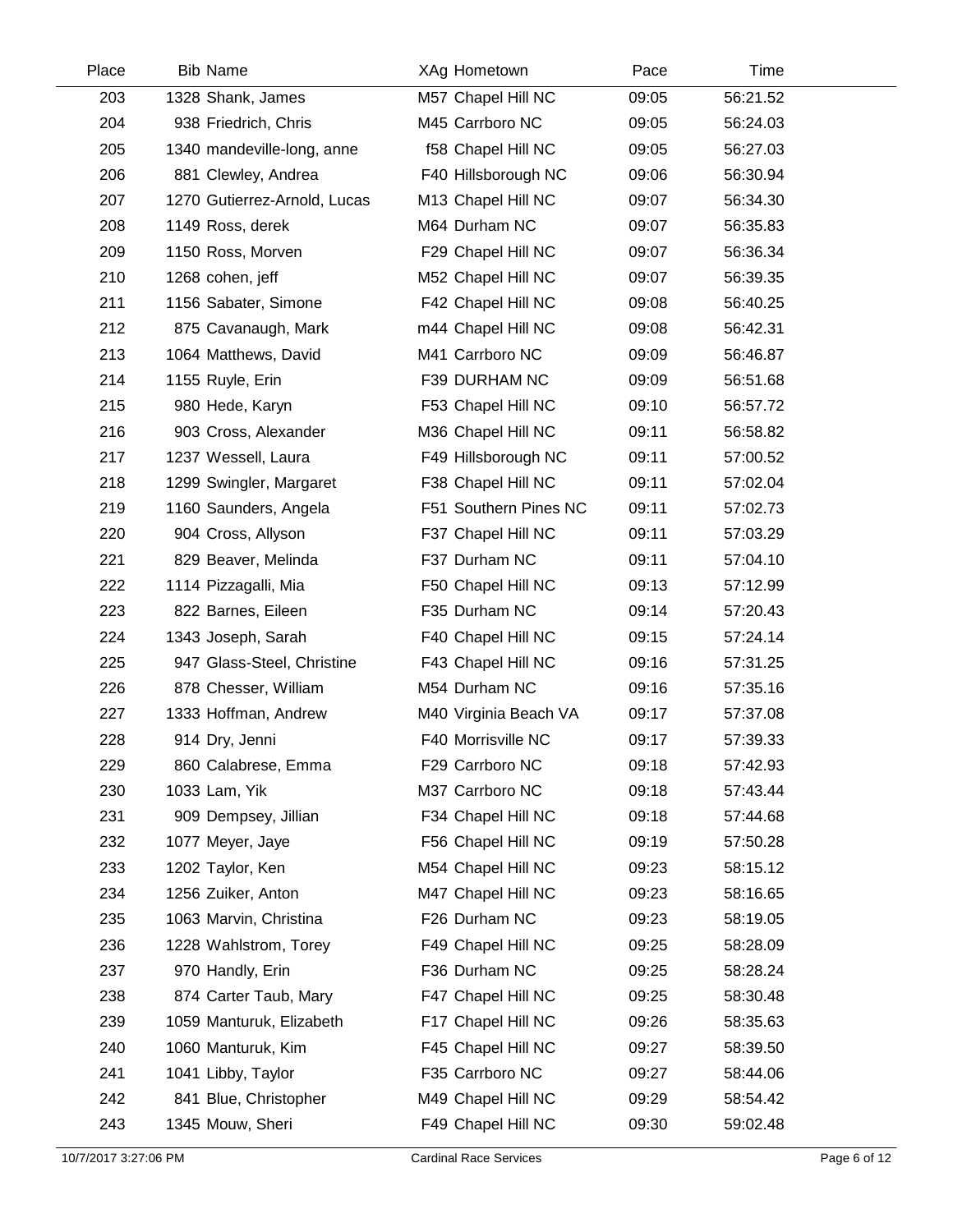| Place | <b>Bib Name</b>            | XAg Hometown        | Pace  | Time        |  |
|-------|----------------------------|---------------------|-------|-------------|--|
| 244   | 1271 Hall, Jon             | M34 Chapel Hill NC  | 09:32 | 59:11.84    |  |
| 245   | 1294 Settlemires, Ivy      | F32 Chapel Hill NC  | 09:32 | 59:12.69    |  |
| 246   | 944 Germenis, Jerry        | M62 Chapel Hill NC  | 09:35 | 59:29.93    |  |
| 247   | 1084 Moore, Heather        | F40 Mebane NC       | 09:36 | 59:35.80    |  |
| 248   | 1342 Holder, Kaye          | F68 Raleigh NC      | 09:36 | 59:36.52    |  |
| 249   | 999 Hoffman, Steve         | M42 Durham NC       | 09:37 | 59:41.26    |  |
| 250   | 1281 Knechtel, Diana       | F65 Chapel Hill NC  | 09:37 | 59:44.37    |  |
| 251   | 941 Garcia, Vicky          | F44 Durham NC       | 09:37 | 59:44.49    |  |
| 252   | 1170 Sepulveda, Vicky      | F37 Durham NC       | 09:38 | 59:47.36    |  |
| 253   | 846 Bowen, Mimi            | F23 Durham NC       | 09:38 | 59:48.14    |  |
| 254   | 850 Brill, Dayna           | F30 Chapel Hill NC  | 09:38 | 59:50.17    |  |
| 255   | 901 Craig, Amy             | F43 Durham NC       | 09:38 | 59:52.32    |  |
| 256   | 876 Cavender, Jennifer     | F41 Chapel Hill NC  | 09:39 | 59:54.13    |  |
| 257   | 1252 Woods, Maggie         | F30 Durham NC       | 09:41 | 01:00:06.55 |  |
| 258   | 1223 Vaughn, Libby         | F46 Hillsborough NC | 09:42 | 01:00:12.31 |  |
| 259   | 945 Germenis, Sandra       | F55 Chapel Hill NC  | 09:45 | 01:00:32.16 |  |
| 260   | 873 Carter, Renee          | F33 Hillsborough NC | 09:46 | 01:00:37.58 |  |
| 261   | 1218 Tranch, Matt          | M49 Nashville NC    | 09:46 | 01:00:40.77 |  |
| 262   | 933 Flora, Amanda          | F51 Nashville NC    | 09:46 | 01:00:41.56 |  |
| 263   | 1162 Schliebe, Erich       | M42 Pittsboro NC    | 09:47 | 01:00:46.53 |  |
| 264   | 1163 Schliebe, Kate        | F41 Chapel Hill NC  | 09:47 | 01:00:46.71 |  |
| 265   | 1136 Retsch-Bogart, George | M65 Chapel Hill NC  | 09:48 | 01:00:54.16 |  |
| 266   | 1092 Nelson, Sarah Beth    | F33 Chapel Hill NC  | 09:49 | 01:00:58.56 |  |
| 267   | 1212 Tilley, Erin          | F36 Chapel Hill NC  | 09:49 | 01:00:59.61 |  |
| 268   | 915 Durr, Amy              | F51 Chapel Hill NC  | 09:50 | 01:01:05.86 |  |
| 269   | 1297 Solano, Calixta       | F39 Raleigh NC      | 09:52 | 01:01:15.04 |  |
| 270   | 943 Gent, Stephen          | M40 Durham NC       | 09:52 | 01:01:15.47 |  |
| 271   | 972 Hara, Viana            | F41 Durham NC       | 09:52 | 01:01:16.25 |  |
| 272   | 1134 Reeves, Amy           | F44 Chapel Hill NC  | 09:52 | 01:01:17.22 |  |
| 273   | 1500 Reeves, Kramer        | M50 Chapel Hill NC  | 09:52 | 01:01:18.59 |  |
| 274   | 1317 Rosso, Amy            | F36 Chapel Hill NC  | 09:53 | 01:01:20.31 |  |
| 275   | 1012 Jarrett, Kelly        | F40 Carrboro NC     | 09:53 | 01:01:20.65 |  |
| 276   | 1142 Rogers, Kim           | F46 Carrboro NC     | 09:53 | 01:01:22.27 |  |
| 277   | 987 Henry, Julijana        | F44 Hillsborough NC | 09:53 | 01:01:24.39 |  |
| 278   | 1111 Persing, Oren         | M36 Carrboro NC     | 09:53 | 01:01:25.14 |  |
| 279   | 946 Ghio, Andrew           | M62 Chapel Hill NC  | 09:54 | 01:01:28.66 |  |
| 280   | 1057 Madden, Michael       | M62 Chapel Hill NC  | 09:54 | 01:01:28.81 |  |
| 281   | 1309 Bowers, David         | M43 Carrboro NC     | 09:55 | 01:01:36.57 |  |
| 282   | 974 Harrison, Stuart       | M44 Chapel Hill NC  | 09:56 | 01:01:41.51 |  |
| 283   | 1209 Thorn, rosemary       | F62 Chapel Hill NC  | 09:57 | 01:01:46.23 |  |
| 284   | 1211 Thurber, Laurie       | F37 Chapel Hill NC  | 09:57 | 01:01:48.32 |  |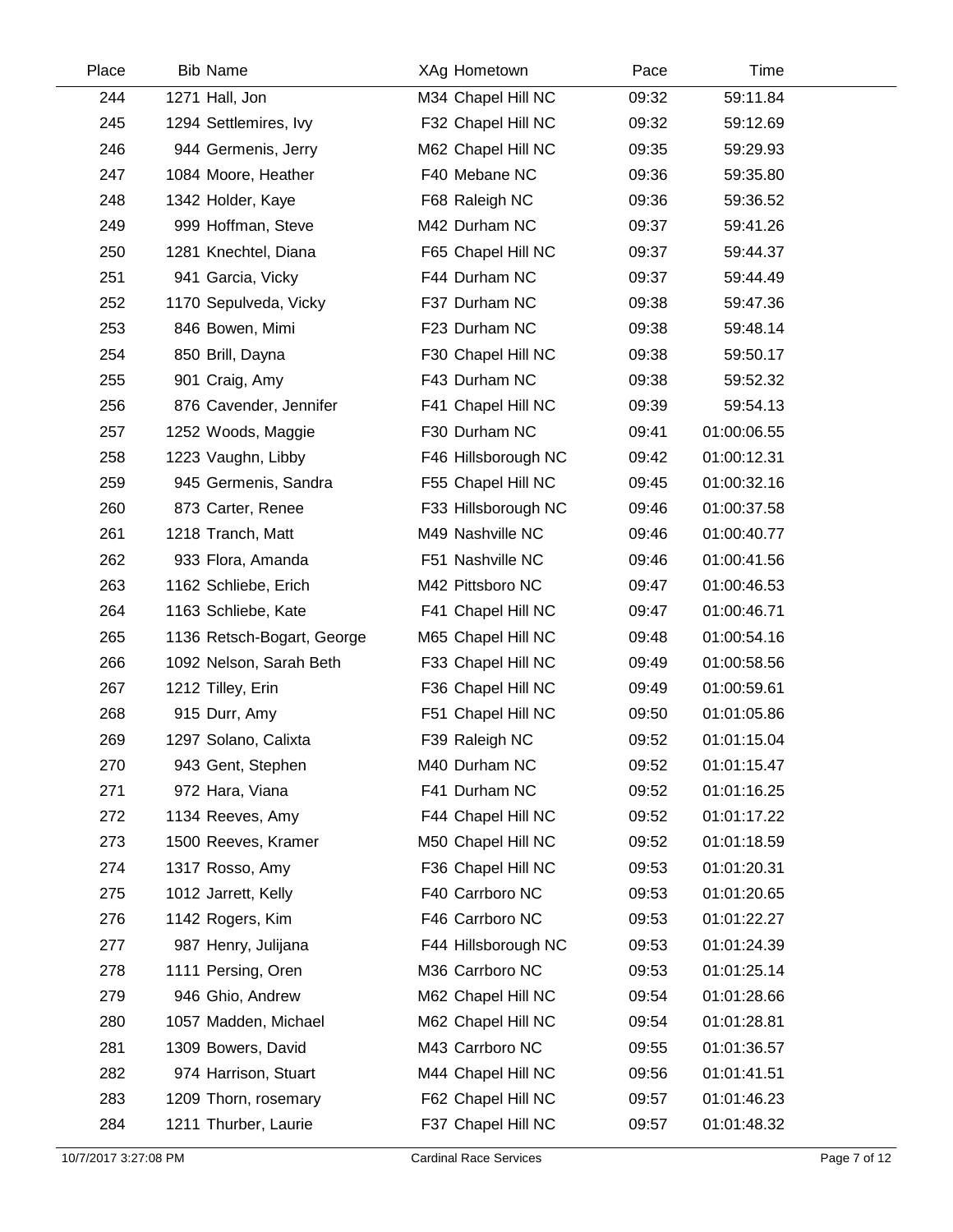| Place | <b>Bib Name</b>                 | XAg Hometown           | Pace  | Time        |  |
|-------|---------------------------------|------------------------|-------|-------------|--|
| 285   | 990 Hensel, Erin                | F37 Durham NC          | 09:57 | 01:01:49.46 |  |
| 286   | 844 Boucher, Jonathan           | M20 Yorktown Heights N | 09:58 | 01:01:51.83 |  |
| 287   | 1139 Ricker, Julie              | F41 Pittsboro NC       | 09:58 | 01:01:55.52 |  |
| 288   | 1201 Swinney, Felicia           | F37 Chapel Hill NC     | 09:58 | 01:01:55.92 |  |
| 289   | 1186 Steinberg, Michael         | M44 Chapel Hill NC     | 09:59 | 01:01:59.37 |  |
| 290   | 1225 Ventura, Jaclyn            | F30 Danville VA        | 10:01 | 01:02:12.34 |  |
| 291   | 1004 Hopper, Marie              | F38 Pittsboro NC       | 10:02 | 01:02:15.73 |  |
| 292   | 1055 Machlin, Laura             | F26 Carrboro NC        | 10:02 | 01:02:20.90 |  |
| 293   | 893 Correia, Joao               | M50 Durham NC          | 10:03 | 01:02:27.18 |  |
| 294   | 1164 Schmaling, Brooke          | F43 Carrboro NC        | 10:05 | 01:02:35.59 |  |
| 295   | 1254 Yu-Su, Sherryl             | F40 Chapel Hill NC     | 10:05 | 01:02:37.68 |  |
| 296   | 1350 Pollack, Michael           | M44 Durham NC          | 10:05 | 01:02:39.99 |  |
| 297   | 1335 Spears, Tracy              | F33 Carrboro NC        | 10:06 | 01:02:44.60 |  |
| 298   | 1146 Rosen, Norm                | m63 Chapel Hill NC     | 10:07 | 01:02:47.24 |  |
| 299   | 1275 Heafner, Tricia            | F52 Chapel Hill NC     | 10:10 | 01:03:06.88 |  |
| 300   | 1207 Thompson, Heather          | F38 Chapel Hill NC     | 10:13 | 01:03:25.21 |  |
| 301   | 1274 Heafner, Greg              | M54 Chapel Hill NC     | 10:14 | 01:03:32.67 |  |
| 302   | 1232 Watterson, Carolyn         | F50 Pittsboro NC       | 10:14 | 01:03:34.78 |  |
| 303   | 1070 McHenry, Troy              | M38 Durham NC          | 10:14 | 01:03:35.89 |  |
| 304   | 1216 Tosetto, Valeria           | F37 Durham NC          | 10:15 | 01:03:36.18 |  |
| 305   | 1295 Seymour, Keri              | F40 RALEIGH NC         | 10:16 | 01:03:42.53 |  |
| 306   | 1301 Turner, Megan              | F31 DURHAM NC          | 10:16 | 01:03:46.61 |  |
| 307   | 1053 Lutterloh, Adam            | M32 Pittsboro NC       | 10:17 | 01:03:53.53 |  |
| 308   | 894 Cotter, Rachel              | F39 Chapel Hill NC     | 10:21 | 01:04:17.17 |  |
| 309   | 1179 Soto, Carolina             | F49 Carrboro NC        | 10:21 | 01:04:18.13 |  |
| 310   | 1075 Messina, Julie             | F40 Durham NC          | 10:22 | 01:04:24.18 |  |
| 311   | 1227 Wahlstrom, Erik            | M48 Chapel Hill NC     | 10:23 | 01:04:27.64 |  |
| 312   | 1249 Williams, Crystal          | F43 Durham NC          | 10:24 | 01:04:32.30 |  |
| 313   | 1049 Louder, Tawnya             | F46 Chapel Hill NC     | 10:24 | 01:04:32.40 |  |
| 314   | 887 Collins, Ann                | F38 Chapel Hill NC     | 10:26 | 01:04:45.63 |  |
| 315   | 965 Guiteras, Guiteras          | M39 Chapel Hill NC     | 10:26 | 01:04:46.11 |  |
| 316   | 1288 Sadler, Bobby              | M45 GRAHAM NC          | 10:27 | 01:04:54.19 |  |
| 317   | 1019 Kaysin, Alex               | M34 Chapel Hill NC     | 10:29 | 01:05:05.54 |  |
| 318   | 1080 Mills, Tina                | F45 Pittsboro NC       | 10:30 | 01:05:09.66 |  |
| 319   | 948 Glen, Allyson               | F29 Durham NC          | 10:32 | 01:05:23.48 |  |
| 320   | 1260 Atmatzidis, Jane           | F33 Durham NC          | 10:32 | 01:05:23.99 |  |
| 321   | 855 Burckett-St Laurent, Lindsa | F38 Durham NC          | 10:32 | 01:05:25.02 |  |
| 322   | 908 De Lamer-Pike, Sophie       | F37 Chapel Hill NC     | 10:32 | 01:05:26.61 |  |
| 323   | 1312 Erhart, Laura              | F40 Chapel Hill NC     | 10:33 | 01:05:32.07 |  |
| 324   | 1123 Prichard, Kathy            | F53 Durham NC          | 10:34 | 01:05:38.58 |  |
| 325   | 1035 Leach, John                | M47 Chapel Hill NC     | 10:35 | 01:05:44.42 |  |
|       |                                 |                        |       |             |  |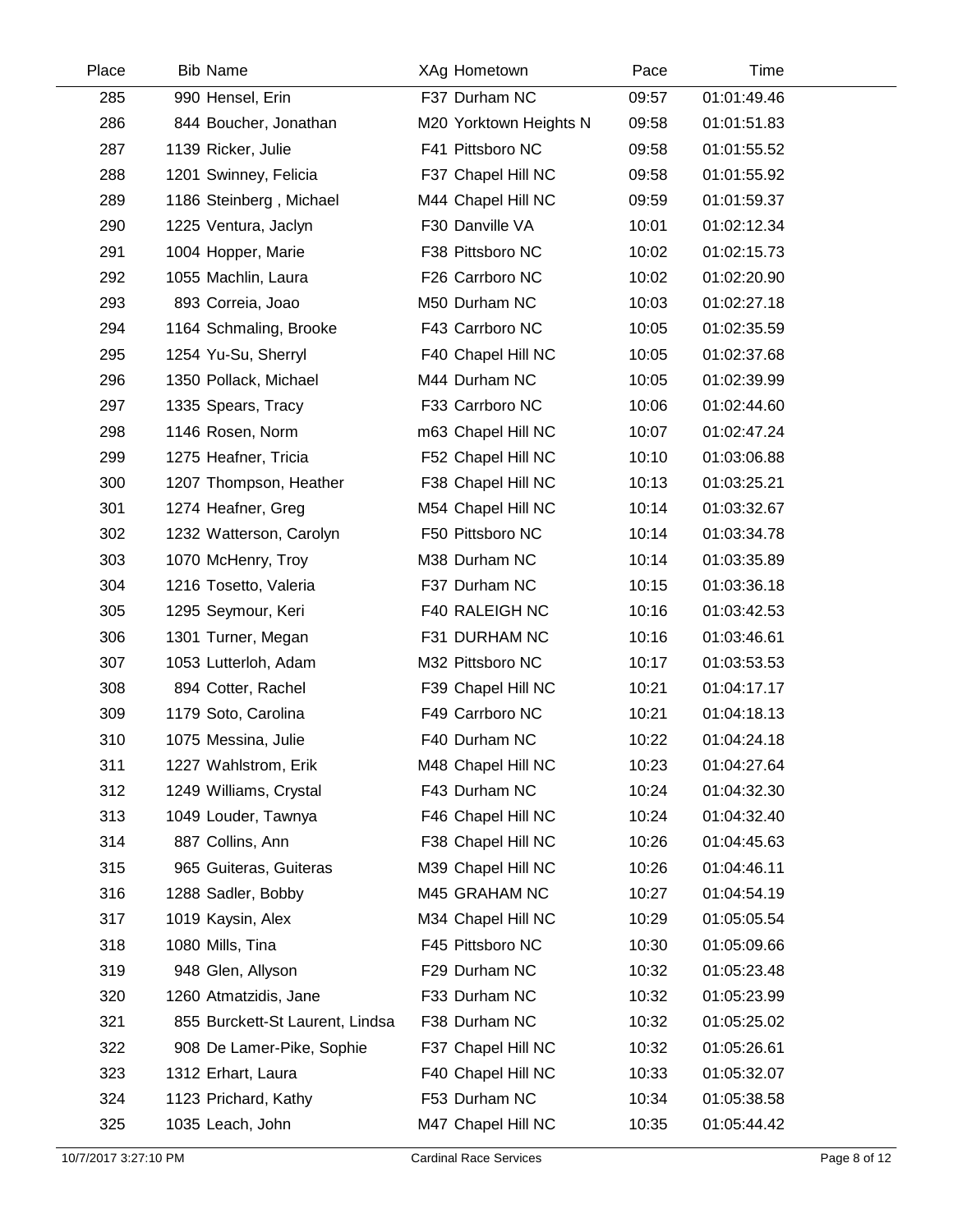| Place | <b>Bib Name</b>           | XAg Hometown        | Pace  | Time        |  |
|-------|---------------------------|---------------------|-------|-------------|--|
| 326   | 1196 Sullivan, Kate       | F40 Chapel Hill NC  | 10:35 | 01:05:44.57 |  |
| 327   | 996 Hill, James           | M43 Chapel Hill NC  | 10:36 | 01:05:50.09 |  |
| 328   | 985 Henriquez, Craig      | M58 Chapel Hill NC  | 10:37 | 01:05:56.00 |  |
| 329   | 1199 Surh, Jerry          | M78 Carrboro NC     | 10:38 | 01:05:59.63 |  |
| 330   | 934 Flynn, Aimee          | F47 Chapel Hill NC  | 10:39 | 01:06:05.27 |  |
| 331   | 1279 Karpinos, Ralph      | M67 Chapel Hill NC  | 10:39 | 01:06:07.10 |  |
| 332   | 1024 Kleinhammes, Alfred  | M66 Chapel Hill NC  | 10:39 | 01:06:09.27 |  |
| 333   | 1051 Lowry, Joshua        | M40 Morrisville NC  | 10:39 | 01:06:10.32 |  |
| 334   | 1020 Kaysin, Smisha       | F34 Chapel Hill NC  | 10:40 | 01:06:15.71 |  |
| 335   | 1291 Schaefer, Kristi     | F32 Carrboro NC     | 10:41 | 01:06:21.77 |  |
| 336   | 1028 Koreski, Katy        | F28 Chapel Hill NC  | 10:41 | 01:06:22.25 |  |
| 337   | 813 Asaro, Katherine      | F44 Chapel Hill NC  | 10:41 | 01:06:22.58 |  |
| 338   | 921 Engle, Michelle       | F45 Chapel Hill NC  | 10:41 | 01:06:22.66 |  |
| 339   | 1304 Walsh, Kerry         | F24 Chapel Hill NC  | 10:43 | 01:06:30.05 |  |
| 340   | 892 CORKEN, JAMES         | M50 Hillsborough NC | 10:45 | 01:06:45.36 |  |
| 341   | 1298 Stewart, Catherine   | F50 Chapel Hill NC  | 10:46 | 01:06:50.81 |  |
| 342   | 857 Bush, Len             | M72 Chapel Hill NC  | 10:47 | 01:06:59.46 |  |
| 343   | 1108 Pedraza, Elizabeth   | F33 Chapel Hill NC  | 10:47 | 01:07:00.70 |  |
| 344   | 1047 Loop, Matthew        | M29 Chapel Hill NC  | 10:50 | 01:07:14.13 |  |
| 345   | 809 Anderson, Sheelagh    | F70 Carrboro NC     | 10:50 | 01:07:19.12 |  |
| 346   | 1221 Valsing, Eli         | F54 Carrboro NC     | 10:51 | 01:07:22.87 |  |
| 347   | 1174 simmonds, junior     | M50 Durham NC       | 10:51 | 01:07:23.49 |  |
| 348   | 992 Hessling, Peter       | M65 Durham NC       | 10:53 | 01:07:32.93 |  |
| 349   | 1120 Powell, Amy          | F55 Chapel Hill NC  | 10:55 | 01:07:49.61 |  |
| 350   | 1090 Nedimyer, Aliza      | F24 Chapel Hill NC  | 10:55 | 01:07:49.96 |  |
| 351   | 926 Fenhagen, Cait        | F48 Chapel Hill NC  | 10:59 | 01:08:09.38 |  |
| 352   | 1183 Stegman, Karen       | F48 Chapel Hill NC  | 10:59 | 01:08:09.74 |  |
| 353   | 1036 Leatham-Jensen, Mary | F54 Mebane NC       | 11:03 | 01:08:35.94 |  |
| 354   | 1190 Stouder, April       | F41 Chapel Hill NC  | 11:04 | 01:08:41.63 |  |
| 355   | 816 Bagatell, Nancy       | F57 Chapel Hill NC  | 11:04 | 01:08:41.79 |  |
| 356   | 1287 Rice, John Allen     | M19 Mebane NC       | 11:04 | 01:08:45.12 |  |
| 357   | 1145 Rosen, Maureen       | F60 Chapel Hill NC  | 11:05 | 01:08:48.65 |  |
| 358   | 820 Barbee, Blaine        | F35 Chapel Hill NC  | 11:06 | 01:08:52.76 |  |
| 359   | 1267 Burton, Rachel       | F43 Chapel Hill NC  | 11:08 | 01:09:10.74 |  |
| 360   | 1349 Mendlovitz, Harry    | M11 Chapel Hill NC  | 11:10 | 01:09:18.13 |  |
| 361   | 879 Clark, Catherine      | F41 Mebane NC       | 11:10 | 01:09:20.23 |  |
| 362   | 1231 Ward, Tobey          | F42 Pittsboro NC    | 11:10 | 01:09:22.82 |  |
| 363   | 1148 Ross, Adia           | F36 Pittsboro NC    | 11:10 | 01:09:23.67 |  |
| 364   | 997 Hinson, Josh          | M45 Chapel Hill NC  | 11:11 | 01:09:25.22 |  |
| 365   | 1147 Rosenfeld, Larry     | M55 Durham NC       | 11:11 | 01:09:25.40 |  |
| 366   | 1176 Skrzynia, Cecile     | F69 Chapel Hill NC  | 11:14 | 01:09:47.83 |  |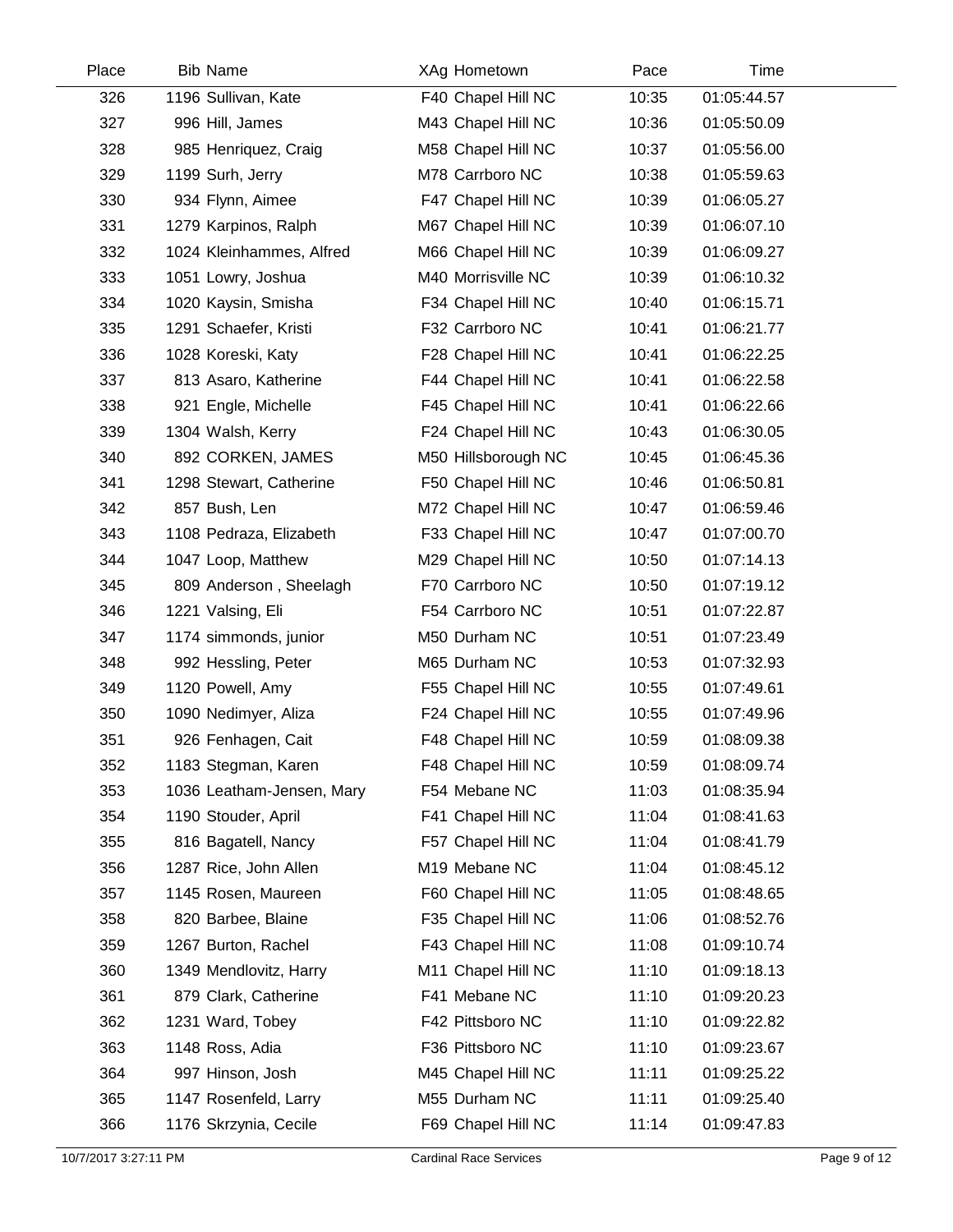| Place | <b>Bib Name</b>         | XAg Hometown         | Pace  | Time        |  |
|-------|-------------------------|----------------------|-------|-------------|--|
| 367   | 1250 williams, leslie   | F48 Chapel Hill NC   | 11:14 | 01:09:48.26 |  |
| 368   | 835 Berger, Miles       | M38 Chapel Hill NC   | 11:15 | 01:09:50.06 |  |
| 369   | 1117 Polasek, Melissa   | F37 Chapel Hill NC   | 11:15 | 01:09:51.06 |  |
| 370   | 818 Baker, Raleigh      | M65 Raleigh NC       | 11:15 | 01:09:54.61 |  |
| 371   | 880 Clark, Kelly        | F61 Chapel Hill NC   | 11:15 | 01:09:54.85 |  |
| 372   | 940 Gale, w. Patrick    | M43 Carrboro NC      | 11:16 | 01:09:58.77 |  |
| 373   | 1104 paisner, james     | M69 Carrboro NC      | 11:17 | 01:10:04.82 |  |
| 374   | 1013 Jeffs, Kimberly    | F36 Chapel Hill NC   | 11:18 | 01:10:10.76 |  |
| 375   | 1306 Zadrozny, Sabrina  | F38 Carrboro NC      | 11:18 | 01:10:10.81 |  |
| 376   | 927 Fernald, Anne       | F50 Chapel Hill NC   | 11:20 | 01:10:24.95 |  |
| 377   | 1067 McCollough, Karen  | F49 Carrboro NC      | 11:21 | 01:10:26.22 |  |
| 378   | 907 Daniels, Amanda     | F26 Matthews NC      | 11:22 | 01:10:36.07 |  |
| 379   | 1103 Owen, Jennifer     | F42 Chapel Hill NC   | 11:23 | 01:10:41.93 |  |
| 380   | 1034 Lamont, Katie      | F32 Pittsboro NC     | 11:23 | 01:10:42.97 |  |
| 381   | 1234 Webb, Michael      | M64 Snow Camp NC     | 11:30 | 01:11:21.84 |  |
| 382   | 897 Cotton, David       | M62 Durham NC        | 11:31 | 01:11:33.07 |  |
| 383   | 1327 Campbell, Johna    | F54 Chapel Hill NC   | 11:32 | 01:11:34.37 |  |
| 384   | 1109 Penticoff, Rebecca | F44 Chapel Hill NC   | 11:32 | 01:11:35.73 |  |
| 385   | 1088 nanney, joe        | m56 Chapel Hill NC   | 11:34 | 01:11:49.63 |  |
| 386   | 812 Arnold, Jennifer    | F47 Chapel Hill NC   | 11:35 | 01:11:58.60 |  |
| 387   | 957 grabowski, jon      | M12 Chapel Hill NC   | 11:37 | 01:12:09.97 |  |
| 388   | 1315 Monaco, Logan      | M30 Durham NC        | 11:39 | 01:12:18.66 |  |
| 389   | 1314 Kiernan, Amy       | F23 Durham NC        | 11:39 | 01:12:18.95 |  |
| 390   | 906 Cuicchi, Will       | M11 Chapel Hill NC   | 11:39 | 01:12:23.34 |  |
| 391   | 1195 Strobel, Jennifer  | F43 Durham NC        | 11:41 | 01:12:34.18 |  |
| 392   | 1230 Walton, Carol      | F65 DURHAM NC        | 11:41 | 01:12:34.23 |  |
| 393   | 1038 LeClaire, Deborah  | F39 Hillsborough NC  | 11:41 | 01:12:36.16 |  |
| 394   | 1219 Tsin, Judith       | F57 Chapel Hill NC   | 11:44 | 01:12:50.05 |  |
| 395   | 920 El-Sabae, Hijrah    | F27 Chapel Hill NC   | 11:44 | 01:12:54.67 |  |
| 396   | 1141 Roberts, Michael   | M37 Mebane NC        | 11:45 | 01:12:59.12 |  |
| 397   | 937 French, Sally       | F47 Chapel Hill NC   | 11:48 | 01:13:16.35 |  |
| 398   | 905 Cuicchi, Chesley    | F41 Chapel Hill NC   | 11:49 | 01:13:21.76 |  |
| 399   | 932 Flanagan, Rachel    | F44 Pittsboro NC     | 11:49 | 01:13:22.02 |  |
| 400   | 885 Cole, Shelby        | F32 Fuquay-Varina NC | 11:50 | 01:13:28.87 |  |
| 401   | 1065 Matti, Clare       | F55 Durham NC        | 11:53 | 01:13:48.00 |  |
| 402   | 1039 Lee, Donna         | F34 Chapel Hill NC   | 11:55 | 01:14:02.79 |  |
| 403   | 837 Berry, Erica        | F47 Chapel Hill NC   | 11:56 | 01:14:06.31 |  |
| 404   | 1101 Olsen, Jennifer    | F35 Cary NC          | 11:57 | 01:14:10.12 |  |
| 405   | 1032 Lake, James        | M49 Chapel Hill NC   | 11:58 | 01:14:17.73 |  |
| 406   | 961 Greene, Deb         | F60 Chapel Hill NC   | 11:59 | 01:14:25.51 |  |
| 407   | 1241 Whittington, Julie | F51 Winston-Salem NC | 12:00 | 01:14:28.25 |  |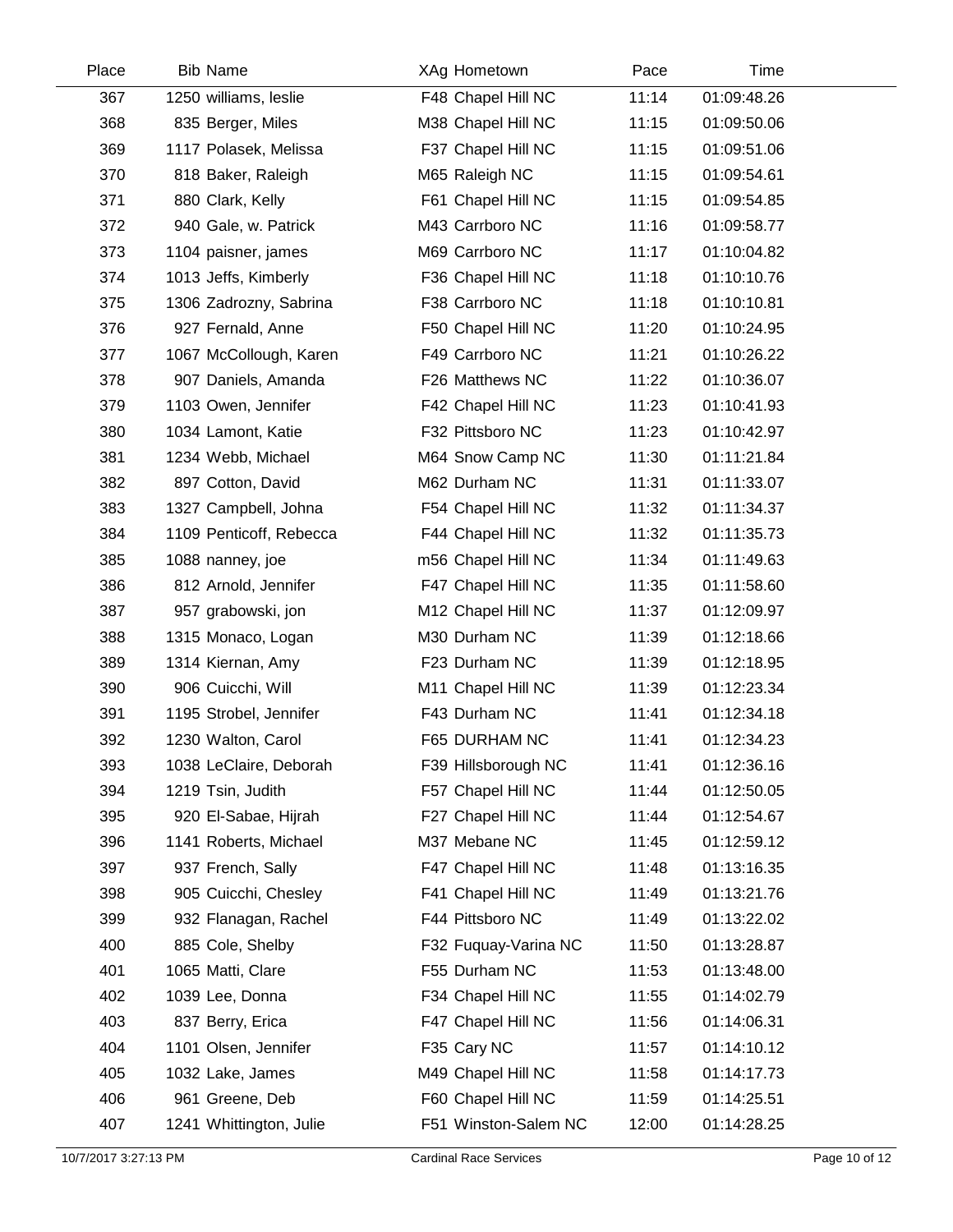| Place | <b>Bib Name</b>           | XAg Hometown        | Pace  | Time        |  |
|-------|---------------------------|---------------------|-------|-------------|--|
| 408   | 978 Hayes, Meredith       | F28 Carrboro NC     | 12:00 | 01:14:29.21 |  |
| 409   | 851 Brooks, Laura         | F54 Chapel Hill NC  | 12:00 | 01:14:31.80 |  |
| 410   | 1118 Pooley, Paul         | m62 Durham NC       | 12:00 | 01:14:32.09 |  |
| 411   | 1334 Haney, Rich          | M64 Durham NC       | 12:00 | 01:14:33.57 |  |
| 412   | 1009 Irby, Crystal        | F37 Durham NC       | 12:02 | 01:14:46.52 |  |
| 413   | 886 Coleman, Anna         | F21 Chapel Hill NC  | 12:03 | 01:14:51.74 |  |
| 414   | 808 Alston, Kwame         | M24 Carrboro NC     | 12:04 | 01:14:54.20 |  |
| 415   | 917 Eischen, Francesca    | F55 Chapel Hill NC  | 12:05 | 01:15:01.45 |  |
| 416   | 817 BAKER, LYNDA          | F66 Chapel Hill NC  | 12:05 | 01:15:01.96 |  |
| 417   | 976 Hawes, LaDeane        | F53 Chapel Hill NC  | 12:05 | 01:15:02.38 |  |
| 418   | 968 Hackney, Loretta      | F48 Chapel Hill NC  | 12:05 | 01:15:04.39 |  |
| 419   | 918 Eischen, Jeffrey      | M61 Chapel Hill NC  | 12:05 | 01:15:04.46 |  |
| 420   | 1083 Moon, Mona           | F51 Raleigh NC      | 12:07 | 01:15:13.36 |  |
| 421   | 1251 Womack, Jessica      | F32 Durham NC       | 12:07 | 01:15:14.15 |  |
| 422   | 1014 Johnson, Megan       | F35 Chapel Hill NC  | 12:07 | 01:15:14.49 |  |
| 423   | 868 Cardona, Danielle     | F46 Chapel Hill NC  | 12:10 | 01:15:34.11 |  |
| 424   | 1112 Pesetski, Christine  | F42 Durham NC       | 12:12 | 01:15:42.70 |  |
| 425   | 1121 Powell, Bill         | M58 Chapel Hill NC  | 12:17 | 01:16:16.86 |  |
| 426   | 1030 Kreutzer, Emily      | F34 Carrboro NC     | 12:22 | 01:16:48.85 |  |
| 427   | 1023 Kimbell, Julie       | F57 Chapel Hill NC  | 12:25 | 01:17:05.04 |  |
| 428   | 1152 Royster, Christina   | F41 Cary NC         | 12:29 | 01:17:31.81 |  |
| 429   | 1087 Najera, Cristin      | F38 Durham NC       | 12:30 | 01:17:34.64 |  |
| 430   | 936 Frady, Amber          | F27 Chapel Hill NC  | 12:38 | 01:18:27.93 |  |
| 431   | 852 Brown, Amy            | F45 Chapel Hill NC  | 12:42 | 01:18:49.00 |  |
| 432   | 890 Conolly, Rory         | M69 Chapel Hill NC  | 12:45 | 01:19:08.57 |  |
| 433   | 1324 Reder, Natalie       | F31 Cary NC         | 12:50 | 01:19:41.90 |  |
| 434   | 1284 O'Brien, Timothy     | M45 Chapel Hill NC  | 12:50 | 01:19:43.29 |  |
| 435   | 836 Bergmueller, Jennifer | F35 Charlotte NC    | 12:57 | 01:20:26.36 |  |
| 436   | 971 hansley, susie        | f48 Durham NC       | 12:58 | 01:20:32.97 |  |
| 437   | 979 Haywood, Marion       | F70 Chapel Hill NC  | 13:02 | 01:20:55.11 |  |
| 438   | 1043 Lieberum, Susan      | F63 Pittsboro NC    | 13:03 | 01:21:02.80 |  |
| 439   | 1042 Lieberum, Randolph   | M64 Pittsboro NC    | 13:03 | 01:21:03.23 |  |
| 440   | 986 Henriquez, Sandy      | F50 Chapel Hill NC  | 13:11 | 01:21:49.88 |  |
| 441   | 955 Gosselin, Tracy       | F46 Carrboro NC     | 13:15 | 01:22:14.94 |  |
| 442   | 1115 Plambeck, Mary Ann   | F51 Hillsborough NC | 13:15 | 01:22:15.38 |  |
| 443   | 898 Cotton, Lizzie        | F27 Durham NC       | 13:18 | 01:22:36.40 |  |
| 444   | 847 Brand, Crystal        | F30 Morrisville NC  | 13:21 | 01:22:57.13 |  |
| 445   | 912 Downs, Kristen        | F33 Carrboro NC     | 13:23 | 01:23:06.64 |  |
| 446   | 1258 Apperson, Emily      | F23 Chapel Hill NC  | 13:23 | 01:23:08.96 |  |
| 447   | 1208 Thorn, Mike          | M62 Chapel Hill NC  | 13:24 | 01:23:12.98 |  |
| 448   | 1233 Webb, Kristi         | F61 Chapel Hill NC  | 13:26 | 01:23:23.42 |  |